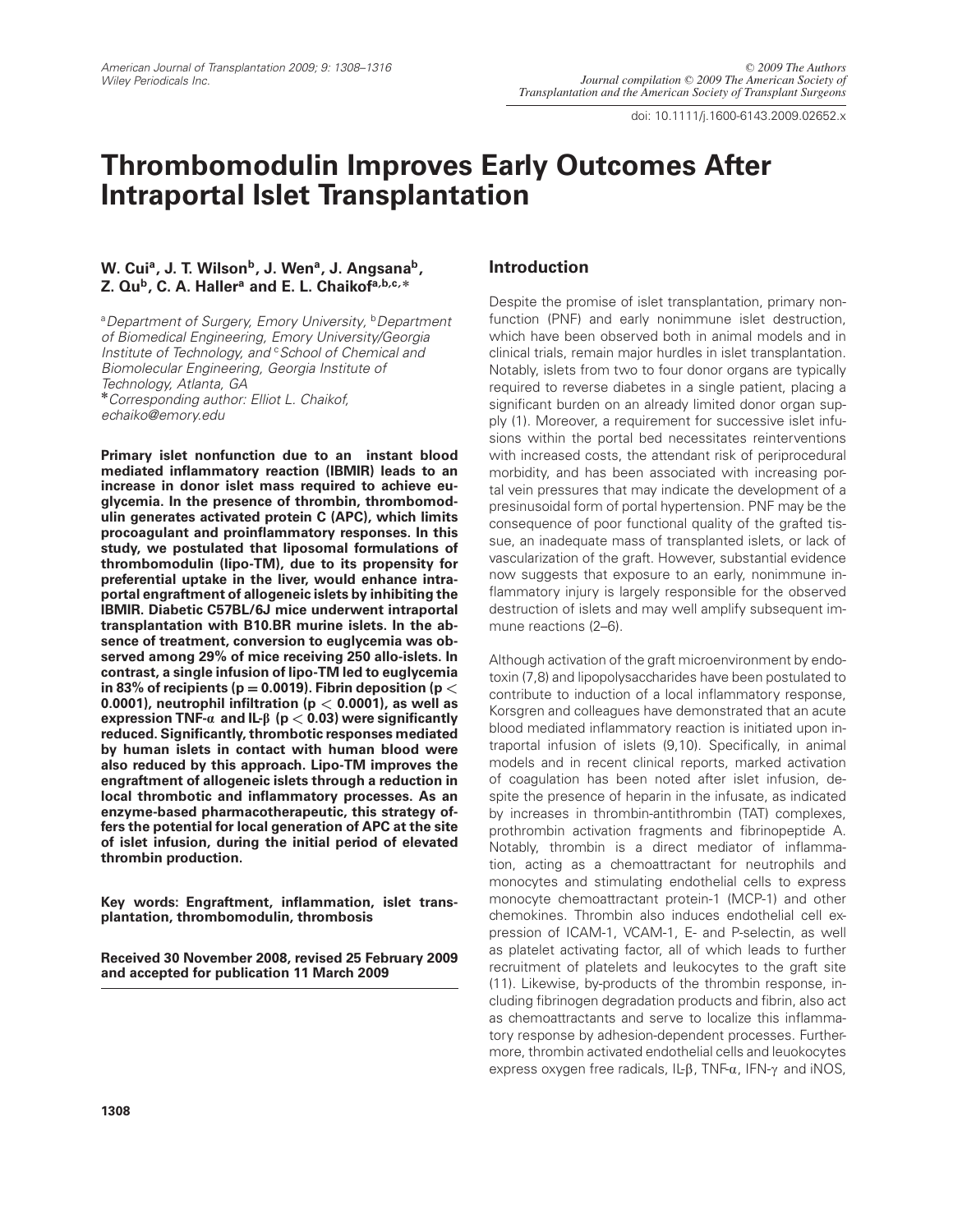which can damage islets, inducing either functional impairment or death (12).

Thrombomodulin (TM), a 60 kD type I transmembrane protein that forms a 1:1 molar complex with thrombin, exerts pronounced inhibitory effect on thrombotic, inflammatory and redox related responses initiated in response to thrombin generation (13). TM binds thrombin and switches off all of its known procoagulant/proinflammatory functions, channeling the catalytic power of the enzyme into complex anticoagulant/antiinflammatory activities. Specifically, thrombin bound to TM is no longer capable of cleaving fibrinogen, nor is it able to activate factors V or VIII or platelets. It is particularly noteworthy, however, that TM significantly enhances the rate of thrombin inactivation by ATIII (∼8-fold) and dramatically accelerates (∼20 000-fold) the ability of thrombin to activate protein C (APC). Significantly, the biological activity of TM appears intimately tied to its presence within a lipid bilayer. For example, the capacity of membrane fractions of TM to generate APC decreases upon solubilization with most detergents.

It is notable that a variety of proinflammatory cytokines downregulate endothelial cell expression of TM with a concomitant decrease in APC production. Indeed, Kume (14), Terada (15) and Mochida (16,17) have all observed that inflammatory stimuli decreases TM expression in hepatic sinusoidal endothelial cells with fibrin deposition and microthrombus formation in vivo. Given these observations, we sought to examine liposomal formulations that consist of TM integrated within lipid bilayers. In this report, we postulated that the capacity of TM to limit early, nonimmune inflammatory injury will enhance islet engraftment and thereby reduce requirements for donor islet mass.

To our knowledge, this report is the first to examine the capacity of exogenously administered TM to enhance islet engraftment in a murine model of intraportal islet transplantation. Given that the thromboregulatory activity of TM is enhanced by the presence of membrane lipids, liposomal formulations that consist of TM integrated within lipid bilayers were produced. Significantly, the ability of human islets to induce platelet aggregation and activation, as well as thrombin production was inhibited by TM containing lipid vesicles. In addition, TM vesicles enhanced islet engraftment in vivo, which was associated with a marked reduction in intraportal fibrin formation, neutrophil infiltration and cytokine production.

# **Research Design and Methods**

#### **Animals**

Male C57BL/6J (B6) and B10.BR-H2k H2-T18a/SgSnJ (B10) mice (8 weeks old, Jackson Laboratory, Bar Harbor, ME) were used as islet recipients and donors, respectively. The B10 to B6 islet allograft model was initially described by Kaufman et al. (4), with the exception that the renal subcapsule was used as the site for islet transplantation. All animal studies followed

American Journal of Transplantation 2009; 9: 1308–1316 **1309**

#### **Thrombomodulin Improves Islet Transplantation**

local guidelines at Emory University. The B6 mice were made chemically diabetic by i.p. injection of 200 mg/kg streptozotocin in citrate buffer saline and screened as previously described for the development of diabetes. Mice whose nonfasting blood glucose was over 250 mg/dL on two consecutive measurements were considered diabetic (18).

#### **Preparation of TM vesicles**

Large unilamellar vesicles (LUV) were prepared from a lipid solution of 12 mM 1-palmitoyl-2-oleoyl-sn-glycero-3-phosphocholine (POPC; Avanti Polar Lipids, Inc., Alabaster, AL) in PBS (80 mM Na<sub>2</sub>HPO<sub>4</sub>, 20 mM NaH<sub>2</sub>PO<sub>4</sub>, 100 mM NaCl, pH 7.4) by four successive freeze/thaw/vortex cycles using liquid N<sub>2</sub> and a 45℃ water bath. A total of 20 μg of rabbit TM was added to 100  $\mu$ L of the lipid solution and mixed gently for 1 h at room temperature before it was extruded 21 times, each through two back-to-back 600 nm and then 100 nm polycarbonate filters (19).

#### **Islet isolation**

B10 mouse pancreata were removed after distension with collagenase P (1 mg/mL; Roche, Indianapolis, IN) through common bile duct. Following digestion, islets were purified by a Ficoll discontinuous gradient (1.108, 1.096 and 1.037; Mediatech Inc, Herndon, VA). Isolated islets were cultured for 48 h in RPMI 1640 supplemented by 10% FCS, L-glutamine (2 mM), and penicillin (100 U/mL), streptomycin (100 µg/mL) and amphotericin B (0.25 µg/mL; Mediatech Inc, Herndon, VA). Viability was evaluated using a Live/Dead Cell Viability/Cytotoxicity Kit (Molecular Probes, Inc., Eugene, OR) and only isolations with >90% viability were used for transplantation.

#### **Islet transplantation**

Diabetic B6 mice underwent intraportal islet transplantation after receiving ketamine (95 mg/kg) and xylazine (5 mg/kg) IM for anesthesia. In brief, a predetermined number of B10 islets were infused in a total volume of  $200 \mu$ L into the recipient liver through the portal vein using a 27 Ga insulin syringe, as previously described (20).

#### **Experimental groups**

Mice undergoing islet transplantation were monitored by measuring nonfasting blood glucose daily for 2 weeks with using an ACCU-CHECK glucose monitor. Euglycemia was defined as nonfasting blood glucose less than 200 mg/dL on 2 consecutive days. B6 diabetic mice were randomly assigned into two groups that received either islets alone or islets along with TM at 1 mg/kg IV administered 2 min before transplantation. The dose of liposomal formulations of thrombomodulin (lipo-TM) was selected, in part, based on prior studies of this formulation, which demonstrated efficacy in a murine model of tissue factor induced pulmonary thromboembolism.

#### **Histopathologic examination**

Livers were recovered 6 h after intraportal transplantation of 500 islets per mouse from both TM treated and nontreated groups, fixed in 10% formalin, and embedded in paraffin. Five-micron step-sections at 100  $\mu$ m intervals were obtained. Five consecutive sections were collected from each step section for histological examination. Polymorphonuclear neutrophil (PMN) and fibrin staining were performed after deparaffinization and rehydration using standard immunohistochemical procedures. A commercially available kit (91-C, Sigma-Aldrich, St. Louis, MO) was used to stain for neutrophils using the napthol AS-D chloroacetate esterase procedure. Biotinylated goat antimouse fibrinogen antibody (Accurate Chemical & Scientific Corporation, Westbury, NY) was used to stain for fibrin staining after quenching endogenous peroxidase activity using Dual Endogeneous Enzyme Block (Dako, Carpinteria, CA), blocking endogenous avidin and biotin with the Biotin Blocking System (Dako), and limiting nonspecific binding using 10% normal goat serum (Vector Laboratories, Burlingame, CA). At least 50 islets from each liver sample were examined for fibrin and neutrophil accumulation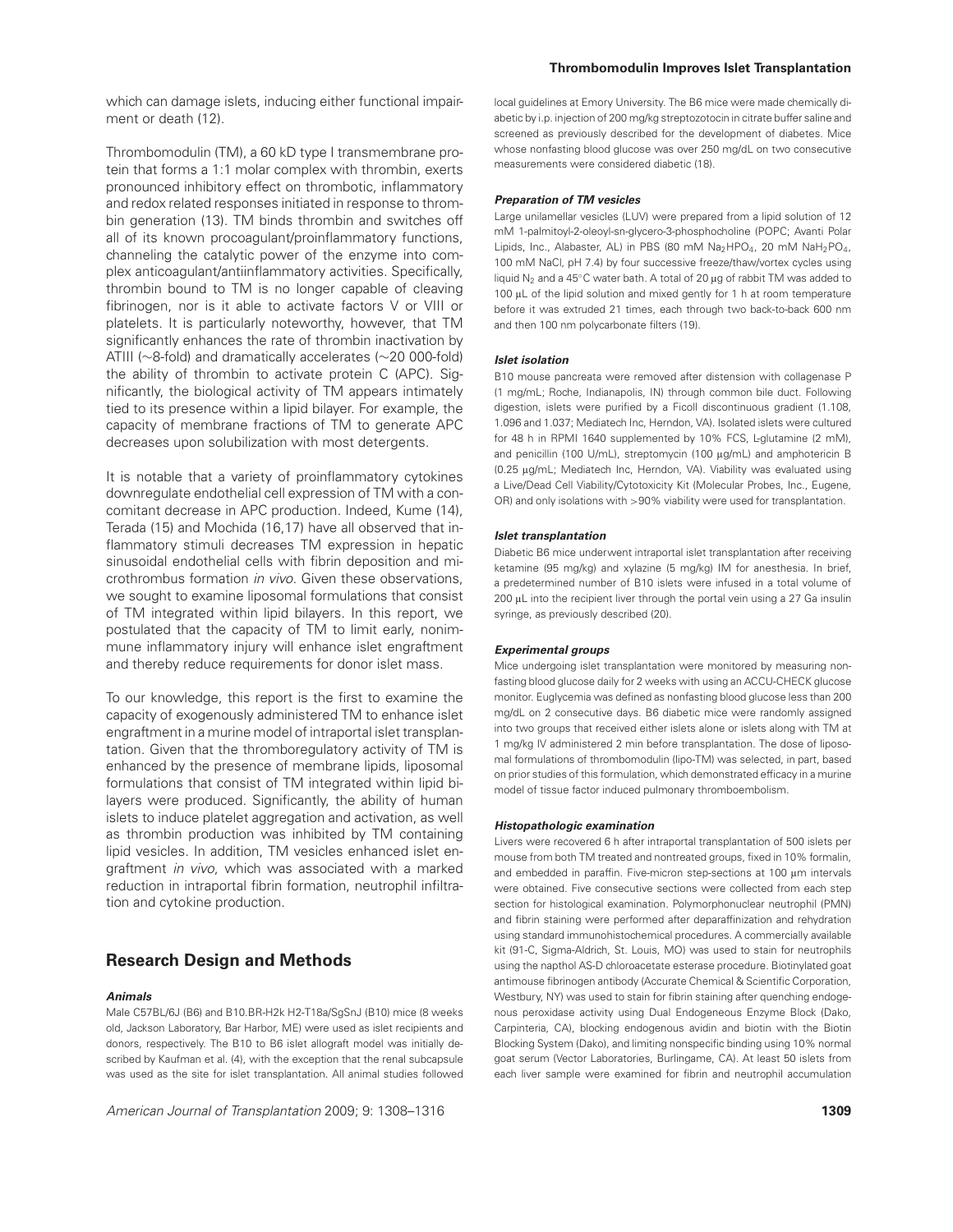### **Cui et al.**

by observers blinded to the study. Fibrin deposition around islets was semiquantitatively analyzed using a scoring scheme (0: no fibrin; 1: mild; 2: moderate and 3: severe fibrin deposition). Neutrophil infiltration was characterized by counting PMNs around individual islets.

#### **Real-time RT-PCR**

Liver samples ( $n = 4-5$  livers per group) were recovered 24 h after intraportal transplantation of 500 islets and subjected to total RNA extraction to determine levels of TNF- $\alpha$  and IL-1 $\beta$  mRNA. Three to four tissue segments (30-40 mg/segment) were obtained from visibly ischemic regions of each liver and processed using Trizol reagent (Invitrogen, Carlsbad, CA). RNA was digested using RNase-free DNase (Qiagen, Valencia, CA) and extracted using an RNeasy Mini kit (Qiagen). cDNA was synthesized from 1 µg of total RNA using a High Capacity cDNA Reverse Transcription kit (Applied Biosystems, Foster City, CA). TNF- $\alpha$  and IL-1 $\beta$  expression were investigated using appropriate primers and probes (Tagman Universal PCR MasterMix, Taqman Gene Expression Assays, Applied Biosystems), 50 ng of reversed-transcribed total RNA in a total volume of 20  $\mu$ L. PCR was run in a 7900HT Sequence Detection System (Applied Biosystems). The relative amount of  $TNF-\alpha$  and IL-1 $\beta$  mRNA was normalized to the expression level of 18S and to the corresponding mRNA level in normal livers that did not receive islets or TM. The relative fold increase was calculated using the comparative threshold cycle method.

#### **Pharmacokinetic analysis of liposomal formulations of TM**

Blood was obtained from the inferior vena cava of B6 mice in a 3.8% standard sodium citrate medium (9 parts blood, 1 part anticoagulant) immediately after euthanasia by CO<sub>2</sub> asphyxiation. Blood was centrifuged at 8000 rpm for 8 min and pooled mouse plasma prepared from 30 mice. The anticoagulant activity of liposomal formulations of TM was measured and an in vitro dose-response calibration curve defined by determining the activated partial thromboplastin time (APTT) using a STart 4 semi-automated hemostasis analyzer (Diagnostica Stago, Parsippany, NJ). For in vivo studies, TM vesicles were administered to B6 mice at 1 mg/kg via intravenous infusion through the jugular vein after induction of anesthesia by IM administration of ketamine and xylazine. Blood samples were collected in tubes containing 3.8% sodium citrate medium (9 parts blood, 1 part anticoagulant) prior to and 5, 30, 60, 150 and 300 min after TM vesicle administration. Plasma was prepared, APTT measured, and equivalent plasma concentration of active TM estimated using the TM-APTT calibration curve. The data were fitted to single and double exponential decay models to determine pharmacokinetic parameters (Matlab software, The MathWords, Natick, MA 21).

#### **Tubing loop model of blood-islet interactions**

A tubing loop model of human blood- islet interactions was used to examine the effects of TM vesicle formulations (9,10). Human islets (5000 IEQ) were suspended in 100 µL of either TM-containing vesicles or empty vesicles suspended in PBS. Islets were transferred to loops comprised of heparin-bonded PVC tubing (6.3 mm ID, 40 mm length, Corline System AB, Uppsala, SE, Sweden). Fresh human blood was obtained from healthy volunteers via venipuncture, collected into heparin-bonded 60 mL syringes (Corline Systems). A total of 7 mL of blood was transferred to each loop containing human islets at 5000 IEQ and TM at 700 µg/mL, resulting in a final TM concentration of 10 µg/mL in each loop. This dose approximates the blood concentration anticipated after infusion 1 mg/kg of TM in a 30 mg mouse. A loop containing human islets in 100 mL of PBS was run as a negative control. To simulate portal blood flow, loops were rocked at 37◦C to generate a flow rate of approximately 45 mL/min. After 1 h, sodium citrate was added to quench reactions and blood samples collected for analysis. Platelet, white blood cell and lymphocyte counts were determined using a Beckman Coulter ACT. Plasma was analyzed to determine levels of thrombin-antithrombin III,  $\beta$ -thromboglobulin and prothrombin fragment  $1 + 2$  using commercially available ELISA kits.

#### **Statistical analysis**

All data are expressed as mean  $\pm$  standard deviation (SD). Comparison between groups was performed by a Student's t-test. Statistical significance was established at  $p < 0.05$ . Analysis of eugylcemic conversion over time was performed by Kaplan–Meier method with a Logrank test to assess statistical significance (Prism Software, GraphPad, Inc., La Jolla, CA).

## **Results**

### **Liposomal formulations of TM improve engraftment of islet allografts after intraportal transplantation**

In the absence of adjunctive treatment, allotransplantation of 150 B10 islets was insufficient to correct streptozotocin-induced diabetes (0/12). Euglycemic conversion was achieved in 29% (4/14) of recipients transplanted with 250 islets in the absence of TM liposome infusion; typically between 3 and 7 days after transplantation (mean  $\pm$ SD:  $4.5 \pm 0.96$  days; Figure 1A–D). In contrast, treatment with TM increased the proportion of mice that attained euglycemia to 83% (10/12), with normalization of blood sugars occurring as early as 1 day after transplantation and as late as six (mean  $\pm$  SD: 3.3  $\pm$  1.5 days). The median time for 50% of the population receiving TM liposomes to become euglycemic was 4 days. Logrank analysis of the two populations confirmed a significant benefit from treatment with TM (chi-square  $9.678$ ,  $p = 0.0019$ ). Moreover, a trend toward increased allograft survival was noted among mice receiving TM. Specifically, long-term (>100 days) eugylcemia was achieved in 42% (5/12) of mice receiving TM as compared to only 7% (1/14) of graft recipients that did not receive TM ( $p = 0.06$ ). Similarly, duration of islet graft function was 72  $\pm$  29 days in the presence of TM, but 34  $\pm$ 41 days in the absence of treatment.

### **TM reduces fibrin deposition and neutrophil infiltration after intraportal islet transplantation**

Livers were recovered and examined for both fibrin and neutrophil infiltration in the vicinity of intraportal islets 6 h after transplantation of 500 islets per mouse. Using a semiquantitative scoring scheme (Figure 2), we observed that treatment with TM reduced peri-islet fibrin deposition from an average score of 2.0  $\pm$  0.2 to 1.0  $\pm$  0.2 (p < 0.0001; Figure 3). Indeed, 40% of islets in the TM-treated group had a fibrin score of 0 compared to only 10% in the no treatment group. Likewise, neutrophil infiltration was reduced from  $49.4 \pm 4.4$  PMNs/islet to  $19.3 \pm 5.7$  PMNs/islet among animals receiving an infusion of liposomal TM (p < 0.0001; Figure 4).

### **Real-time RT-PCR**

Administration of TM significantly decreased the expression of proinflammatory cytokines, TNF- $\alpha$  and IL-1 $\beta$ , as revealed by an analysis of mRNA in recipient livers 24 h after transplantation (Figure 5). Transplantation of islets, without TM administration, resulted in a fold increase of 5.8  $\pm$ 1.4 and 6.7  $\pm$  1.5 in TNF- $\alpha$  and IL-1 $\beta$  mRNA expression, respectively. In contrast, infusion of TM significantly reduced the expression of TNF- $\alpha$  and IL-1 $\beta$  mRNA to 1.5  $\pm$  0.3 and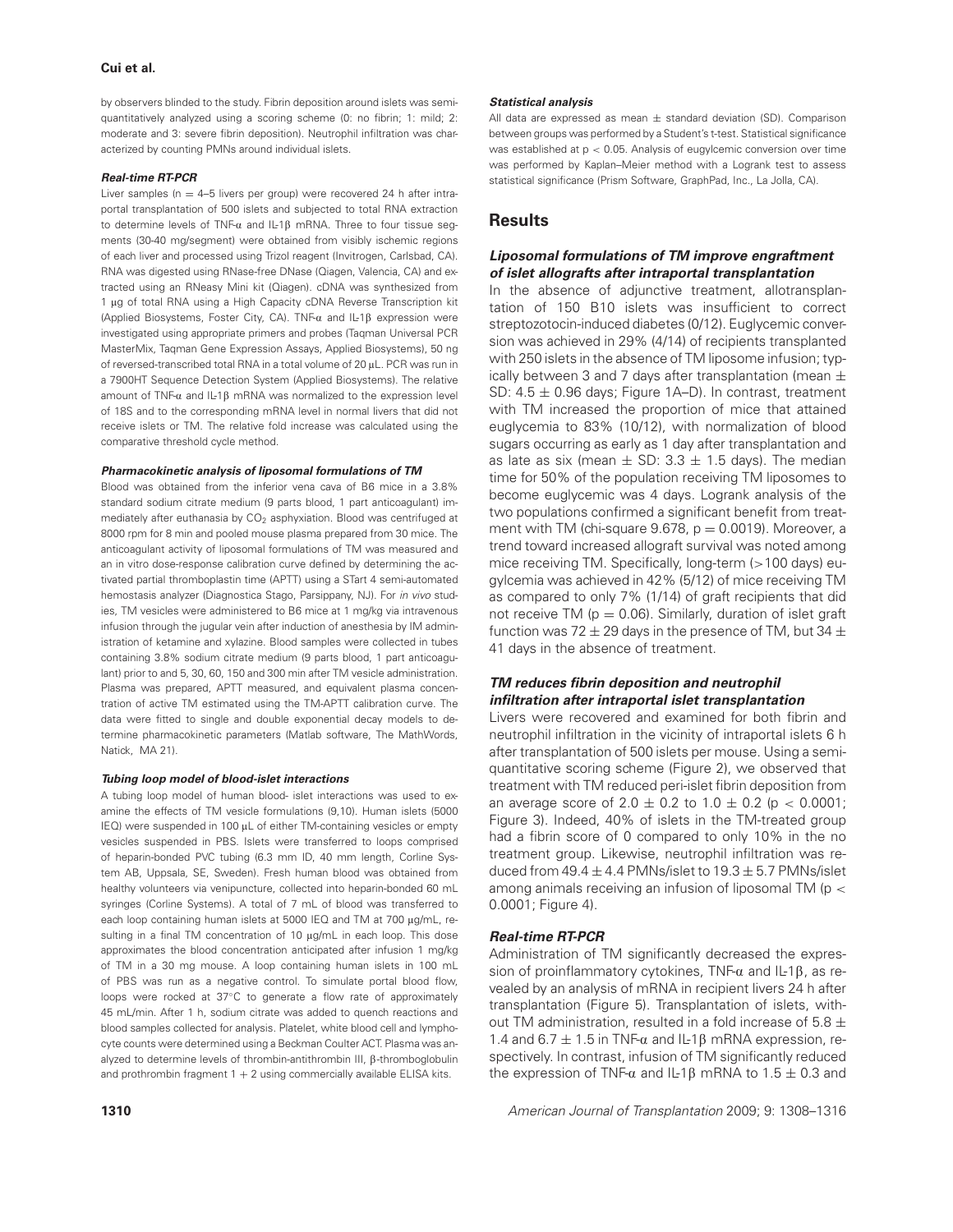

**Figure 1: TM improved the engraftment of islet allografts after intraportal transplantation.** (A) Pancreatic islets from B10 mice were transplanted into male B6 mice that were rendered diabetic by streptozotocin (200 mg/kg IP). Diabetic animals received either (i) 250 islets alone ( $n = 14$ ) or (ii) 250 islets along with TM/lipid vesicles ( $n = 12$ ) by intraportal injection. In the group receiving TM/lipid vesicles, TM at a dose of 1 mg/kg was administered IV via the jugular vein 2 min prior to islet infusion. Serial blood glucose levels were measured and conversion to euglycemia was defined as glucose levels <200 mg/dL for >2 consecutive days (∗p = 0.0019). (B) Nonfasting blood glucose levels (mean  $\pm$  standard error) are plotted as a function of time after transplantation for all mice enrolled within each group (\* $p$   $<$  0.05 by Student's t-test for 250 islets vs. 250 islets  $+$  TM). (C) Nonfasting blood glucose levels (mean  $\pm$  standard error) are plotted as a function of time for mice receiving TM/lipid vesicles that have undergone a successful transplant (nonfasting blood glucose <200 mg/dL on 2 consecutive days). (D) Nonfasting blood glucose levels are plotted as a function of time for individual mice receiving TM/lipid vesicles that have undergone a successful transplant (nonfasting blood glucose <200 mg/dL on 2 consecutive days).

 $1.7 \pm 0.2$ , respectively, similar to levels observed in normal livers. Statistical analysis confirmed that the reduction in both TNF- $\alpha$  and IL-1 $\beta$  mRNA expression was statistically significant ( $p < 0.03$ ).

### **Pharmacokinetic analysis of TM**

Liposomal TM was added at varying concentrations to pooled mouse plasma and APTT measured to establish a dose-response curve (Figure 6A). In this manner, in vivo



Figure 2: Fibrin deposition after islet transplantation. Scoring system (0: no fibrin; 1: mild; 2: moderate and 3: severe fibrin deposition) used to define the magnitude of peri-islet fibrin deposition after intraportal transplantation. The black arrow indicates fibrin depositions around the islet.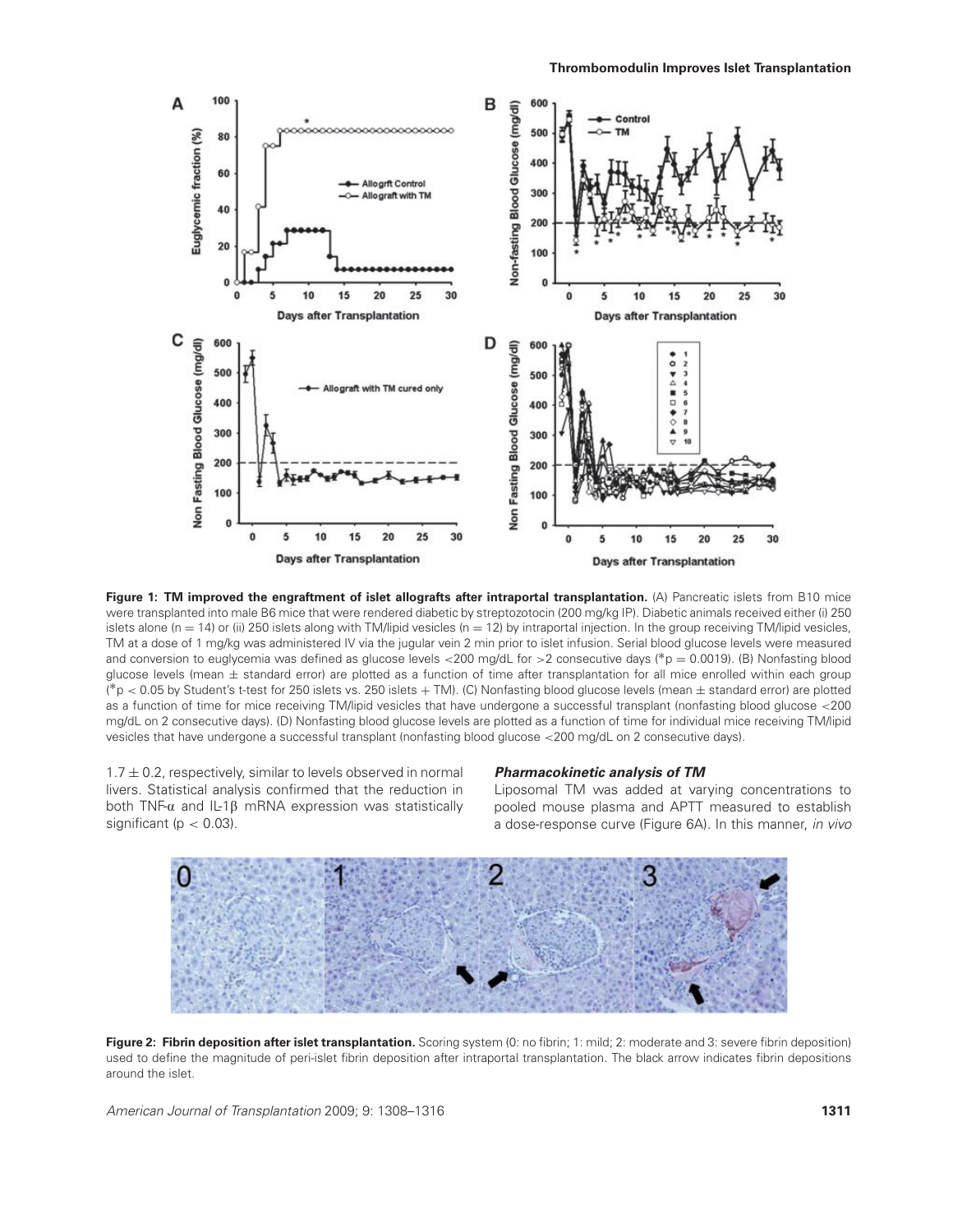

levels of APTT could be used to define an effective concentration of active TM after infusion and related pharmacokinetic parameters calculated (Figure 6B–D). After infusion of liposomal TM, changes in APTT provided an estimate of effective plasma levels of active TM over time. The pharmacokinetic half-life estimated from measurements of APTT fit to a single exponential model demonstrated a mean halflife of 86.6 min ( $R = 0.94$ ). Using a biexponential model, fitted curves revealed a mean half-life for the distribution phase ( $t_{1/2a}$ ) of 1.3 min and the elimination phase ( $t_{1/2B}$ ) of 70.5 min ( $R = 0.99$ ). These data demonstrate that the systemic biological activity of a liposomal formulation of TM has dissipated 6–7 h after an initial bolus infusion.

#### **Loop model with human islets**

A tubing loop model was used to investigate the effect of TM on thrombotic reactions mediated by human islets in contact with fresh, nonanticoagulated whole human



blood. Despite the presence of empty lipid vesicles, human islets initiated a significant thrombotic response characterized by thrombin generation and platelet activation, which was substantially inhibited by addition of lipo-TM (Table 1). The presence of islets resulted in a ∼500 fold increase in thrombin-antithrombin III (TAT) production relative to control loops without islets. TM reduced TAT levels by 98%, though TAT levels remained statistically higher than control loops ( $p < 0.01$ ). Similarly, levels of prothrombin fragment  $1 + 2$  were elevated nearly 200 fold in the presence of islets, an effect, which TM reduced by 95% and rendered statistically similar to control loops ( $p > 0.01$ ). Additionally, islet-blood contact induced significant platelet activation, as evidenced by a significant increase ( $p < 0.01$ ) in the release of  $\beta$ -thromboglobulin ( $\beta$ -TG) and platelet consumption. TM reduced  $\beta$ -TG levels approximately threefold and significantly increased platelet count ( $p < 0.01$ ). Moreover, lymphocyte and white cell counts were also reduced



**Figure 4: Neutrophil infiltration of allogeneic islets after intraportal transplantation.** Images of islets infused intraportally in the absence (A) or presence (B) of TM/lipid vesicles, 20× magnification. Black arrows indicate neutrophil accumulation identified by Napthol AS-D chloroacetate esterase staining. (C) Neutrophils/islet for each group are expressed as mean  $\pm$  SD, \*p < 0.0001 (n = 5).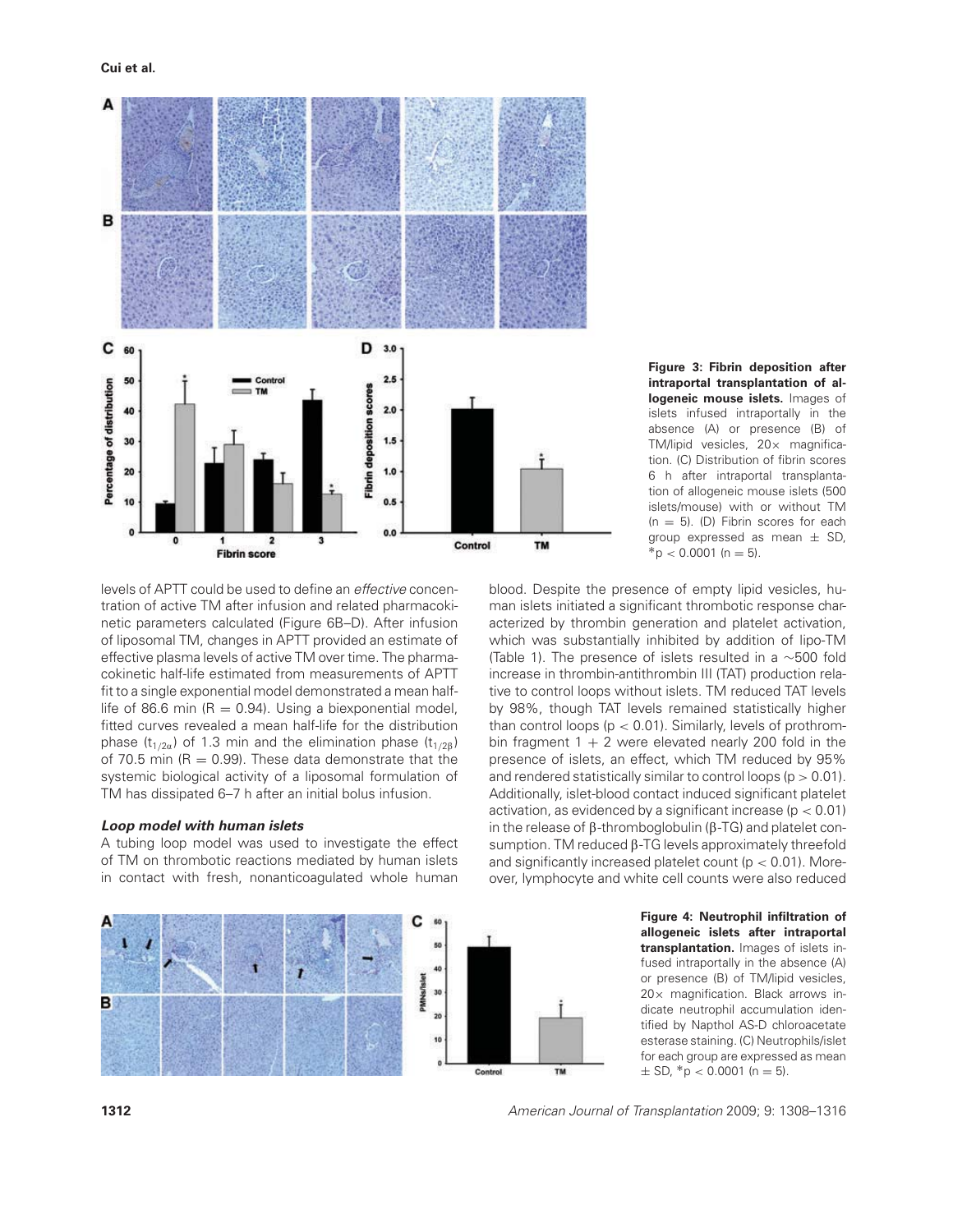

**Figure 5: Thrombomodulin suppressed local inflammatory responses after intraportal islet transplantation.** Five hundred B10 mouse islets were transplanted with or without TM/vesicles. Livers were recovered 24 h after transplantation. mRNA expression of TNF- $\alpha$  and IL- $\beta$  was quantified by real-time RT-PCR. Data are presented as mean  $\pm$  SD, \*p < 0.05 (n = 4–5).

due to entrainment of cells in large thrombi that formed in loops containing islets. TM inhibited thrombus formation, thereby, limiting changes in lymphocyte and white blood cell counts.

# **Discussion**

Marked activation of coagulation has been noted after islet infusion, despite the presence of heparin in the infusate, which leads to significant levels of early islet destruction, as well as, overt and subclinical episodes of portal vein thrombosis (22,23). Prothrombotic triggers include the expression of tissue factor either by transplanted islets or by locally injured endothelial cells (9,10). As a consequence of thrombin generation, activated platelets bind to the islet surface and further amplify the coagulation cascade. While the protein C pathway is a critical physiologic mechanism to limit local thrombin formation, proinflammatory cytokines, such as interleukin-1 (24) and TNF- $\alpha$  (25), downregulate the expression of TM on endothelial cells with a concomitant decrease in APC production. Of particular relevance to intraportal islet transplantation, Kume (14), Terada (15) and Mochida (16,17) have all observed that inflammatory stimuli decreases TM expression in hepatic sinusoidal endothelial cells with fibrin deposition and microthrombus formation in vivo.

In recognition of the prothrombotic effects of intraportal islet infusion, most centers performing allogeneic islet transplantation currently use systemic heparin at the time

American Journal of Transplantation 2009; 9: 1308–1316 **1313**

#### **Thrombomodulin Improves Islet Transplantation**

of transplantation. Heparin is usually administered as a bolus dose of ∼35 U/kg body weight, corresponding to ∼2500 U for a 70-kg person (∼0.5 U/mL blood) (26). Korsgren and colleagues (27) have observed that heparin prevented islet-induced coagulation in an ex vivo model, but at a eightfold higher concentration than that used clinically (4 U/mL blood). Furthermore, despite heparin administration at 4 U/mL blood, extensive platelet and fibrin formation, as well infiltration of CD11b+ cells continued to be observed on blood-exposed islets. Finally, even if one were to accept the risk of bleeding complications to be anticipated at a dosing level of 300 U heparin/kg, systemic heparin has a half-life of 1 h and is therefore active for only a few hours. Thus, the potential therapeutic impact of intravenously administered heparin is limited both by its systemic anticoagulant activity that increases the risk of bleeding complications and short half-life.

As an alternative strategy, Contreras et al. (28) have reported that exogenous APC, at a 10-fold higher dose than that recommended for clinical use, reduces the loss of functional islet mass in a murine model of intraportal islet transplantation. APC together with its cofactor protein S inactivates two coagulation factors, Va and VIIIa, thereby preventing the generation of Xa and thrombin. As such, APC inhibits mononuclear phagocyte (MØ) activation and production of proinflammatory cytokines, such as  $TNF-\alpha$ and IL-1 $\beta$ , which are known to be cytotoxic to islets (29– 32), and limits neutrophil binding to selectins (29–33). APC also suppresses MØ-dependent proliferative responses of T cells, inhibits mixed lymphocyte responses of human and rat mononuclear cells, and prolonged xenograft survival in a guinea pig to rat cardiac transplant model (32). Significantly, primate studies have shown that activation of the protein C anticoagulant pathway carries little bleeding risk (34). When APC was infused at doses sufficient to prevent venous or arterial thrombosis, excessive bleeding from surgical wounds did not occur. Nonetheless, the half-life of APC is approximately 10-20 min, which would necessitate repetitive dosing for a sustained effect (35). As an alternative approach, several studies have documented that various forms of solubilized TM are capable of activating protein C in vivo. For example, Kumada et al. (36) observed that TM prolonged the survival of mice in a model of thrombin-induced thromboembolism. Other studies have demonstrated that administration of TM reduces endotoxin induced lung injury (37,38) and thrombosis from disseminated intravascular coagulation (DIC) in rats and monkeys (39–41), limits thrombosis in an arteriovenous shunt model in rats (42), attenuates thrombotic glomerulonephritis in rats (43) and decreases trauma induced spinal cord injury (44). Early phase clinical studies have recently noted that soluble TM may promote the resolution of DIC (45) and reduce the incidence of deep venous thrombosis after hip replacement (46). Prior studies have confirmed that instant blood mediated inflammatory reaction (IBMIR) is a barrier to engraftment in murine models of intraportal islet transplantation (28,47–49). This report is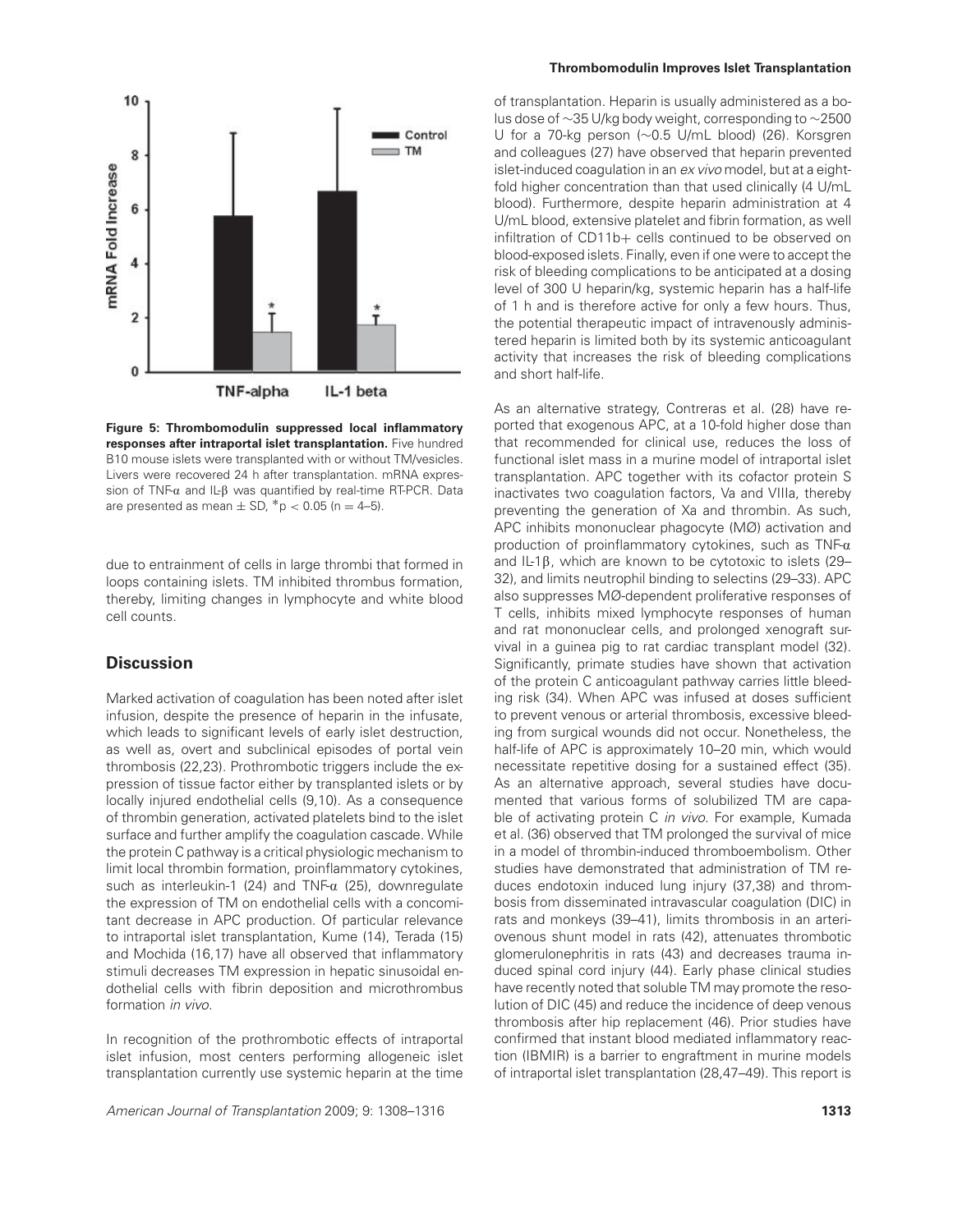**Cui et al.**



**Figure 6: Pharmacokinetic analysis of liposomal formulations of thrombomodulin.** (A) In vitro calibration curve of thrombomodulin concentration in B6 mouse plasma ( $n = 10$ ) vs. APTT (mean  $\pm$  SD). Pharmacokinetic profile after infusion of liposomal TM in B6 mice as determined by (B) changes in APTT, (C) prolongation of clotting time (PTT – 30.02  $\pm$  1.21; mean  $\pm$  SD; n = 10) and (D) estimated concentrations of bioactive TM (mean  $\pm$  SD, n = 4 mice for each time point).

the first to demonstrate that TM enhances engraftment in an allograft model of islet transplantation. Admittedly, TM may also have an effect on alloimmunity. Further investigations to evaluate this possibility are the subject of ongoing studies.

Lipo-TM offer several advantages as compared to direct administration of APC or soluble TM. First, lipid vesicles rapidly localize to sites containing reticuloendothelial cells, including the liver, lung and spleen (50). While uptake by the reticuloendothelial system (RES) is considered a

|  |  |  | <b>Table 1:</b> Thrombotic activity of human islets in the presence or absence of TM liposomes |
|--|--|--|------------------------------------------------------------------------------------------------|
|  |  |  |                                                                                                |

|                                       |                 | 60 min         |                          |                                  |  |
|---------------------------------------|-----------------|----------------|--------------------------|----------------------------------|--|
|                                       |                 |                | Islets                   |                                  |  |
|                                       | $0 \text{ min}$ | Control        | <b>TM Vesicles</b>       | <b>Empty Vesicles</b>            |  |
| n                                     | っ               | 4              | 4                        |                                  |  |
| Platelets $(x10^3/\mu)$               | $270 \pm 84$    | $230 + 52$     | $160 \pm 45^1$           | $3.3 \pm 0.91^2$                 |  |
| White blood cells $(10^3/\mu L)$      | $8.5 \pm 2.7$   | $8.1 + 2.5$    | $7.8 + 2.3$              | $3.6 \pm 1.4$                    |  |
| Lymphocytes $(10^3/\mu)$              | $2.2 \pm 0.10$  | $2.5 \pm 0.05$ | $2.5 \pm 0.06$           | $1.6 \pm 0.54$                   |  |
| Thrombin-antithrombin III $(\mu g/L)$ | $29 + 10$       | $67 + 12$      | $650 + 140$ <sup>1</sup> | 33 000 $\pm$ 6800 <sup>2</sup>   |  |
| $\beta$ -thromboglobulin (IU/mL)      | $390 \pm 350$   | $1000 \pm 100$ | $3200 \pm 1300$          | $9300 \pm 780^{2}$               |  |
| Prothrombin $F1 + 2$ (pmol/L)         | $270 \pm 95$    | $320 \pm 39$   | $3000 \pm 1700$          | 59 000 $\pm$ 17 000 <sup>2</sup> |  |

Data are n, mean  $\pm$  SD.

Control loops contained blood and PBS loading solution, but no islets.

<sup>1</sup>Significant difference ( $p < 0.01$ ) when compared with the control loop.

 $2$ Significant difference ( $p < 0.01$ ) when compared with loops containing islets and TM-vesicles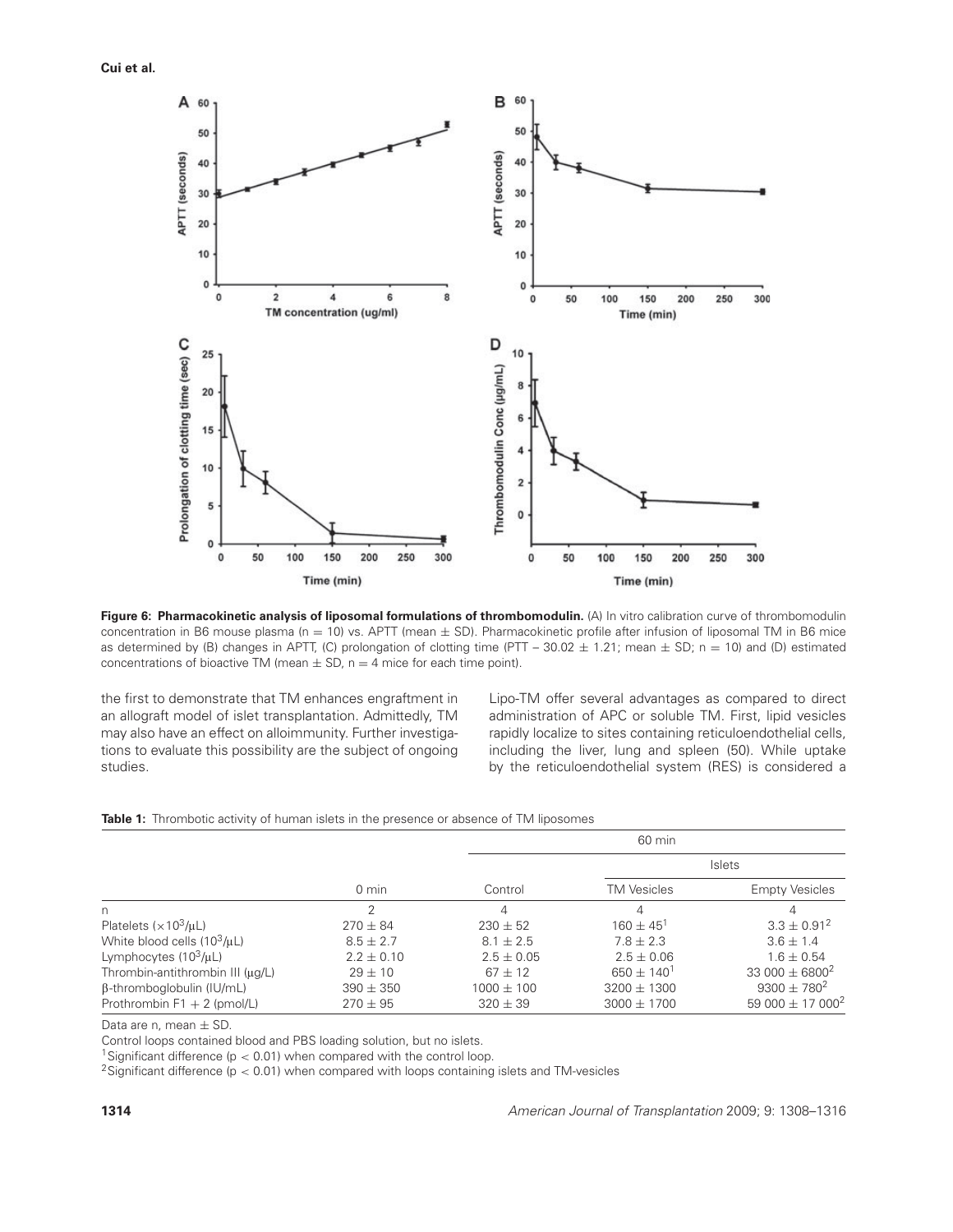disadvantage for liposome based drug delivery where long circulating times are desired, liposomal localization in the liver provides a mechanism for initially concentrating TM and presumably APC production at the site of maximum thrombin production. Thus, the rapid resolution of TM's systemic effect, as evident by the normalization of APTT within 2 h of infusion, does not preclude the persistence of a local effect within the liver. Indeed, a second advantage of this approach is inherent to an enzyme-based pharmacotherapeutic, which provides a means for prolonged generation of APC at the site of islet infusion, as long as exogenous TM remains active and elevated levels of thrombin are being produced. We note that in our investigations, liposomal TM was administered via the jugular vein, which may have resulted in a substantial first pass effect due to uptake in the lung. It is possible that a greater effect could have been achieved if infused prior to or along with the islets directly into the portal vein. Finally, incorporation of TM within a lipid bilayer accelerates the association of protein C, thrombin and TM, decreasing  $K_m$ , and, thereby, significantly increasing the catalytic efficiency of protein C activation (51).

It is noteworthy that the biological activity of liposomal TM is shorter than that reported for detergent solubilized TM injected intravenously into rabbits  $(t_{1/2\alpha}$  12 min;  $t_{1/2\beta}$ 460 min) or a recombinant construct of TM that does not contain either transmembrane or intracellular domains when administered intravenously in normal human volunteers ( $t_{1/2\alpha}$  4 hr.;  $t_{1/2\beta}$  20 hrs) (21,52). A shorter half-life likely reflects differences in source, purification and animal model, in addition to the effects of a liposomal formulation that promote localization to the RES. We postulate that TM targeting to the liver provides an optimal strategy for generating high local concentrations of APC at the site of intraportal islet transplantation. However, further study will be required to confirm that reconstitution within liposomes reduce dosing requirements when compared to systemically administered soluble TM.

# **Conclusions**

Primary islet nonfunction due to an IBMIR leads to an increase in donor islet mass required to achieve euglycemia. In this study, we have demonstrated that liposomal formulations of TM significantly enhance intraportal engraftment of allogeneic islets through a reduction in local thrombotic and inflammatory processes. Both fibrin deposition and neutrophil infiltration, as well as expression of proinflammatory cytokines were significantly reduced. Moreover, thrombotic responses mediated by human islets in contact with human blood were also reduced by this approach. As an enzyme-based pharmacotherapeutic, this strategy offers the potential for local generation of APC at the site of islet infusion during the initial period of elevated thrombin production.

### **Acknowledgments**

This study was supported by grants from the NIH and JDRF.

## **References**

- 1. Hirshberg B, Rother KI, Harlan DM. Islet transplantation: Where do we stand now? Diabetes Metab Res Rev 2003; 19: 175– 178.
- 2. Brandhorst D, Brandhorst H, Zwolinski A , Nahidi F, Jahr H, Bretzel RG. Primary nonfunction is not caused by accelerated rejection after pig-to-rat islet transplantation. Transplant Proc 1998; 30: 407.
- 3. Deng S, Ketchum RJ, Kucher T, Weber M, Naji A, Brayman KL. Primary nonfunction of islet xenografts in rat recipients results from non T-cell mediated immune responses. Transplant Proc 1997; 29: 1726.
- 4. Kaufman DB, Platt JL, Rabe FL, Dunn DL, Bach FH, Sutherland DE. Differential roles of Mac-1+ cells, and CD4+ and CD8+ T lymphocytes in primary nonfunction and classic rejection of islet allografts. J Exp Med 1990; 172: 291–302.
- 5. Liu X, Hering BJ, Mellert J et al. Prevention of primary nonfunction after porcine islet allotransplantation. Transplant Proc 1997; 29: 2701–2072.
- 6. Tan M, Di Carlo A, Liu SQ, Tector AJ, Tchervenkov JI, Metrakos P. Hepatic sinusoidal endothelium upregulates IL-1alpha, IFN-gamma, and iNOS in response to discordant xenogeneic islets in an in vitro model of xenoislet transplantation. J Surg Res 2002; 102: 229–236.
- 7. Berney T, Molano RD, Cattan P et al. Endotoxin-mediated delayed islet graft function is associated with increased intra-islet cytokine production and islet cell apoptosis. Transplantation 2001; 71: 125– 132.
- 8. Vargas F, Vives-Pi M, Somoza N et al. Endotoxin contamination may be responsible for the unexplained failure of human pancreatic islet transplantation. Transplantation 1998; 65: 722–727.
- 9. Moberg L, Johansson H, Lukinius A et al. Production of tissue factor by pancreatic islet cells as a trigger of detrimental thrombotic reactions in clinical islet transplantation. Lancet 2002; 360: 2039–2045.
- 10. Ozmen L, Ekdahl KN, Elgue G, Larsson R, Korsgren O, Nilsson B. Inhibition of thrombin abrogates the instant blood-mediated inflammatory reaction triggered by isolated human islets: Possible application of the thrombin inhibitor melagatran in clinical islet transplantation. Diabetes 2002; 51: 1779–1784.
- 11. Cicala C, Cirino G. Linkage between inflammation and coagulation: An update on the molecular basis of the crosstalk. Life Sci 1998; 62: 1817–1824.
- 12. Coughlin SR. Thrombin signalling and protease-activated receptors. Nature 2000; 407: 258–264.
- 13. Esmon CT, Gu JM, Xu J, Qu D, Stearns-Kurosawa DJ, Kurosawa S. Regulation and functions of the protein C anticoagulant pathway. Haematologica 1999; 84: 363–368.
- 14. Kume M, Hayashi T, Yuasa H et al. Bacterial lipopolysaccharide decreases thrombomodulin expression in the sinusoidal endothelial cells of rats–A possible mechanism of intrasinusoidal microthrombus formation and liver dysfunction. J Hepatol 2003; 38: 9–17.
- 15. Terada Y, Eguchi Y, Nosaka S, Toba T, Nakamura T, Shimizu Y. Capillary endothelial thrombomodulin expression and fibrin deposition in rats with continuous and bolus lipopolysaccharide administration. Lab Invest 2003; 83: 1165–1173.
- 16. Arai M, Mochida S, Ohno A et al. Blood coagulation equilibrium in rat liver microcirculation as evaluated by endothelial cell